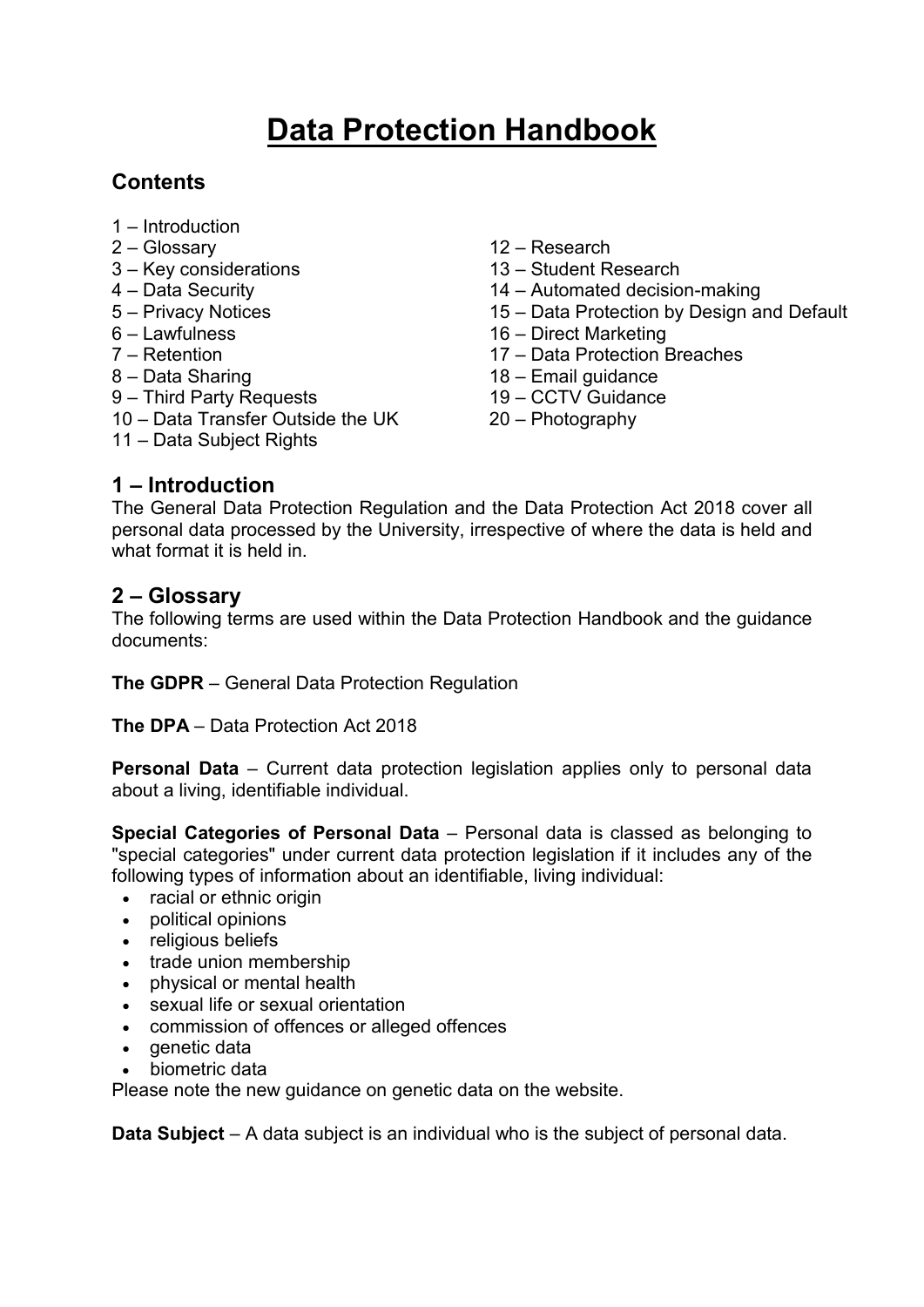**Processing** – Data processing is any action taken with personal data. This includes the collection, use, disclosure, destruction and holding of data.

**Data Controller** – A data controller is an organisation that has full authority to decide how and why personal data is to be processed, and that has the overall responsibility for the data. This includes deciding on use, storage and deletion of the data.

**Data Processor** – A data processor is an organisation that processes personal data on behalf of another organisation.

**Automated Decision-Making** – Automated decision-making takes place where decisions are made solely by automated means without any human involvement.

**Profiling** – Profiling means automated processing of personal data to evaluate certain things about a person, in particular to analyse or predict aspects concerning that person's performance at work, economic situation, health, personal preferences, reliability, behaviour or movements.

The detailed definitions can be found here: **[Definitions](https://www.ed.ac.uk/data-protection/data-protection-guidance/definitions)** 

# <span id="page-1-0"></span>**3 – Key considerations**

Before embarking on any processing personal data, whether that be sharing personal data with a third party, using a new online tool, marketing a new programme or any other action that involves the use of personal data, you should ask yourself the following questions:

- Do you really need to use the information?
- Could anonymised or pseudonymised data be used?
- Do you have a valid justification for processing the data i.e. it is required for a contract or has the data subject given their consent. (see section 6)
- Has the data subject been told about the processing i.e. been issued with a privacy notice? (see section 5)
- Are you sure that the personal data will be secure during the process? (see section 4)
- Are you planning to pass personal data on to a third party or transfer the data outside the EEA? If so do you have the necessary safeguards/permissions in place to do this?
- If you are setting up new systems/processes have the Data Protection by Design and Data Protection Impact Assessment guidelines been followed?
- Are there alternative ways the same objective can be achieved without using or sharing personal data?

If having considered the points above you conclude that the processing of personal information is necessary, then the information in the following sections will provide more details about the factors that need to be considered and the actions that need to be taken to ensure the processing meets the requirements of GDPR and the DPA.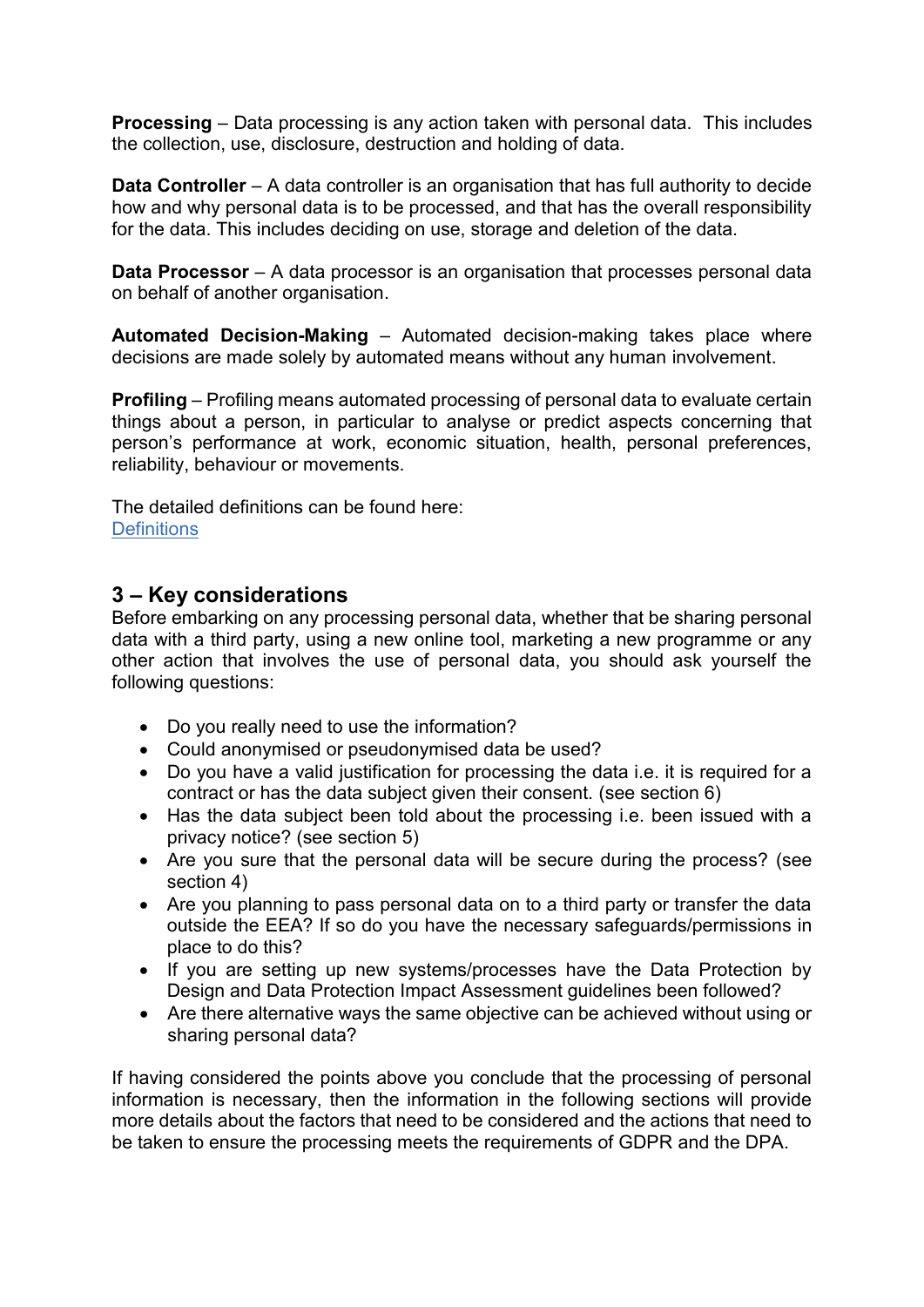### <span id="page-2-0"></span>**4 – Data Security**

Information Security, led by the University Chief Information Security Officer (CISO), is responsible for leading and owning the University information security risk strategy. They encourage a risk based approach to provide holistic responses to information security risks. The Division leads pan-University information security initiatives, provides strategic advice on existing and emerging information security threats and delivers security awareness training to support this.

On the Information Security website, you will find all necessary guidance, policies and procedures to ensure that you protect the information you process appropriately. You will also find mandatory InfoSec training you must complete.

Detailed guidance on data security can be found here: [Information Security](https://www.ed.ac.uk/infosec)

#### **5 – Privacy Notices**

Under the 'fair and transparent' requirements of the first data protection principle, the University is required to provide data subjects with a privacy notice to let them know what we are doing with their personal data.

A privacy notice must be:

- easily accessible,
- provided at the time of collecting the data,
- written in a clear and concise way

The University uses a layered approach to privacy notices: The first half of the privacy notices is provided directly to the data subjects. This first half includes all the information that needs to be customised (purpose, legal basis, recipients, retention times, automated decision-making, international data transfer). At the bottom of this first half is a link to the second half which contains the information that is generic to all data processing (contact details of the DPO, data subject rights, rights to complain to the ICO), which is located on a website. The purpose for this approach is to make the privacy notice provided to data subjects as short and easily readable as possible.

The University privacy notices can be found here: [University Privacy Notices](https://www.ed.ac.uk/data-protection/data-protection-guidance/privacy-notices/university-corporate-privacy-notices)

Where personal data is collected outwith these two situations, a separate privacy notice will be provided by the College/School/Department collecting the data. Examples are conference registration, newsletters, student applications directly to a School.

A template for privacy notices and guidance on how to complete the template is provided here:

[Privacy Notice Template](https://www.ed.ac.uk/data-protection/data-protection-guidance/privacy-notices/creating-a-privacy-notice)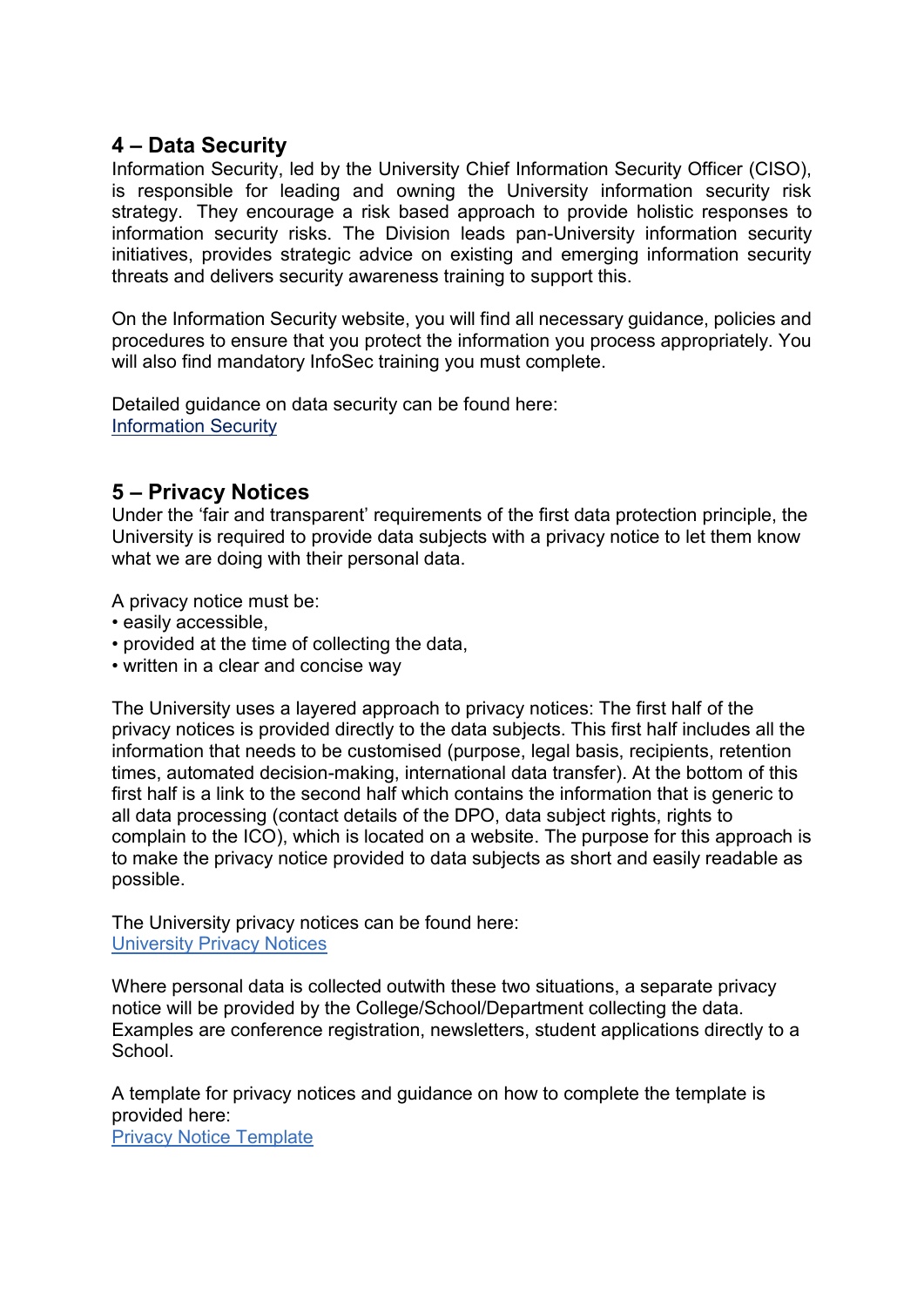# <span id="page-3-0"></span>**6 – Lawfulness**

Whenever the University processes personal data in any way, there must be a valid justification, a so-called legal basis (also called 'lawful basis') for doing so. The GDPR and the DPA provide a list of six legal bases for personal data. If special categories of personal data are processed, the law provides an additional list of legal bases. Thus, for special categories, one legal basis from each of the two lists must be met. The legal bases to choose from for personal data are:

- consent
- necessary for performance of a contract
- legal obligation
- vital interest
- necessary for the performance of public tasks/core functions
- necessary for a legitimate interest.

If you decide to use 'necessary for a legitimate interest' as your legal basis, you will have to conduct a Legitimate Interest Assessment ("LIA"). To be assigned an assessment, contact the DPO at  $dpo@ed.ac.uk$ . To find out whether an LIA has already been conducted, you can view all completed LIAs here: [Completed LIAs](https://uoe.sharepoint.com/sites/DataProcessingRegisters/LegitimateInterests/)

For special categories of personal data, the relevant legal bases for the University are:

- explicit consent
- necessary for purposes of employment or social security law
- necessary for reasons of substantial public interest
- necessary for medical purposes
- necessary for archiving purposes or statistics and research.
- $\bullet$

A full description of these legal bases together with examples for their use can be found here:

[Guidance on Legal Basis for Processing](https://www.ed.ac.uk/data-protection/data-protection-guidance/legal-basis)

# <span id="page-3-1"></span>**7 – Retention**

The GDPR sets a clear requirement for the University to take its data retention responsibilities seriously. Generally, personal data should only be retained for as long as necessary. Just how long 'necessary' is, however, can differ based on the type of data processed, the purpose of processing or other factors. Not only do you have to inform data subjects in the privacy notice how long you keep their personal data for, you will then have to ensure that these retention times are adhered to. This means that data will need to be deleted, destroyed or fully anonymised at the end of the retention time or archived appropriately in the University Archives.

It is important to note that on the other hand, in some circumstances personal data must be kept as destroying such data would be a data protection breach, for example the core archival student record to verify a student's qualifications.

Data retention is a personal responsibility for everybody in the University and it is important that you have an overview of where personal data is stored. This may include: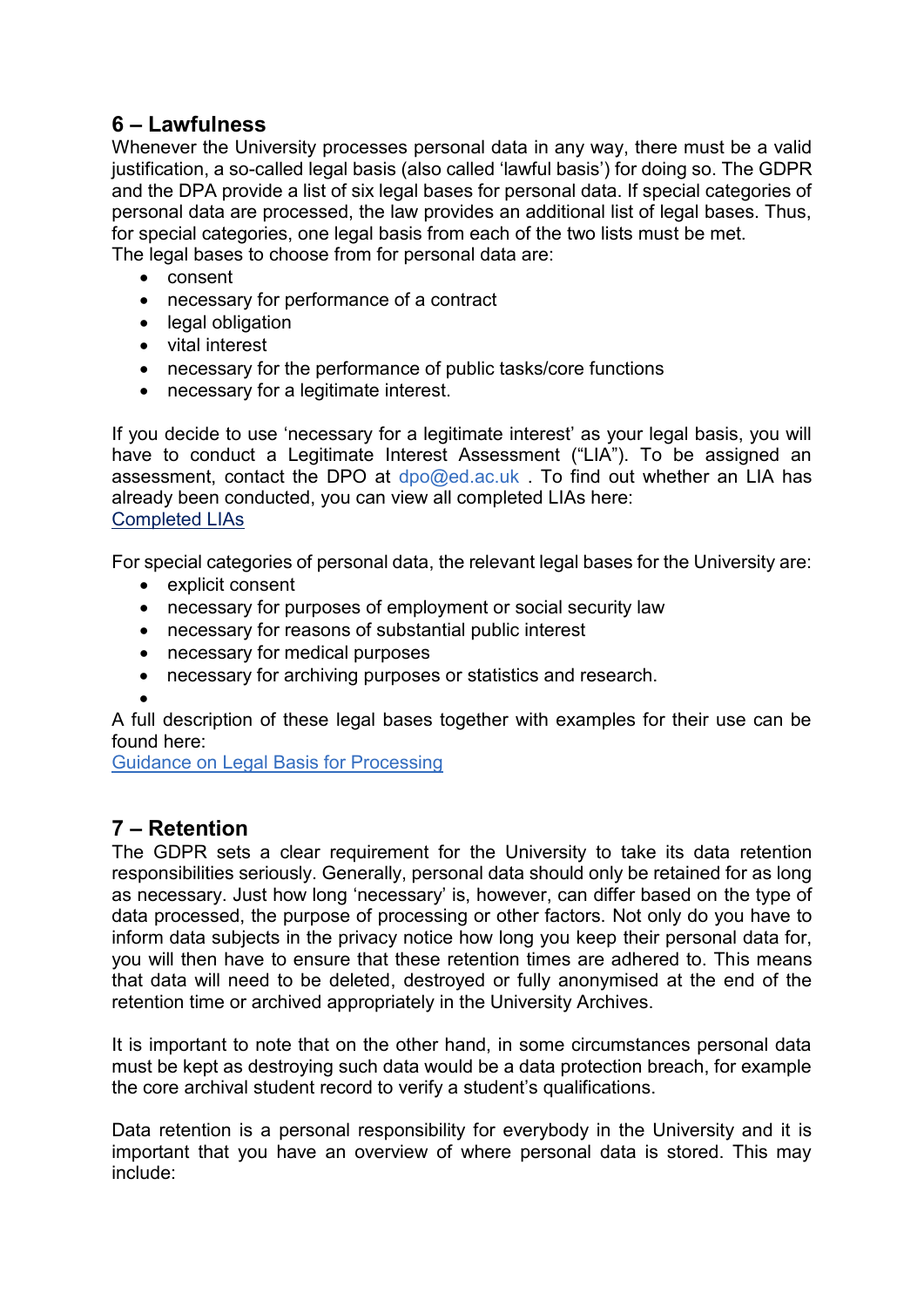- own servers
- third party servers
- email accounts
- Sharepoint sites
- Shared drives
- backup storage
- paper files

 $\bullet$ University records should always be stored in a departmental filing scheme, rather than by individuals. For example, you should not run reports and save them in spreadsheets in a folder on your desktop. Systems must be set up to make this less likely to happen in the first place. Staff should use managed desktops or connect remotely where practical.

To determine how long to retain a document containing personal data, first consult the relevant privacy notice. If the detail you require is not contained in the privacy notice, consult your business unit's data processing register. The registers can be found in Sharepoint:

<span id="page-4-0"></span>[Data Processing Registers](https://uoe.sharepoint.com/sites/DataProcessingRegisters)

# **8 – Data Sharing**

You may be asked to share personal data both within the University (by colleagues in your own area or in another unrelated area) and outwith the University (by another organisation). Note that if you use an external company or organisation to process personal data on your behalf (a 'data processor'), the requirements for data sharing do not apply.

#### *Internal data sharing*

Internal data sharing, whether with a colleague from your own area or somebody from another unrelated area will usually be unproblematic as long as a data access protocol is completed and approved by the respective data steward. There are two types of data access protocols, one for one-off, ad hoc data sharing requests, and one for APIs or regular data dumps. The type of questions the protocols contain are:

- Would data subjects reasonably expect their data to be shared with you and is the purpose for sharing the data consistent with what the data subjects have been told in the privacy notice and do the legal basis and retention periods still apply? Would data subjects reasonably expect their data to be shared with you? The key privacy notices can be found here:
	- o [Staff privacy notices](https://www.ed.ac.uk/data-protection/data-protection-guidance/privacy-notices/university-corporate-privacy-notices/employment)
	- o [Student privacy notices](https://www.ed.ac.uk/data-protection/data-protection-guidance/privacy-notices/university-corporate-privacy-notices/students)
- Has a Data Protection Impact Assessment been carried out if not, why not? (see section 15)
- $\bullet$

#### *External data sharing*

If another organisation requests that you share personal data, then you will need to ask these questions:

- Does the sharing involve the transfer of data outside the UK or the EU? (see section 10)
- Is the third party acting as a processor for the University i.e. acting under the instruction and on behalf of the University?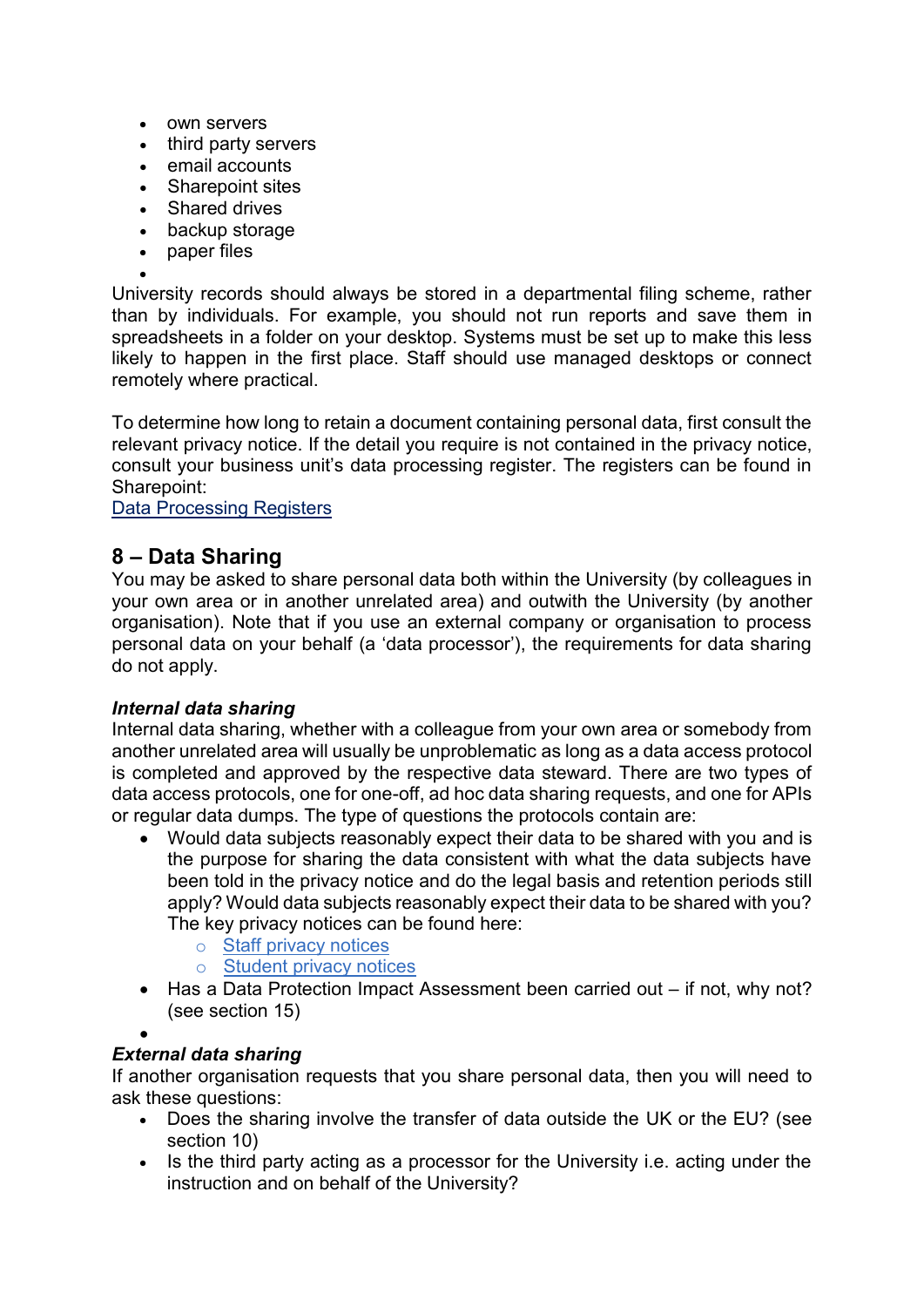• Is the third party requesting the personal data for their own use and purpose? Then the third party is another data controller.

If you are setting up a relationship with an outside organisation that will involve the transfer of personal information, you must put in place a contract to ensure that adequate protection is given to that information so that the University meets its data protection obligations and protects the rights of the individuals involved.

There are specific contract requirements depending on the circumstances. For example, the standard terms and conditions of most cloud service providers are not normally sufficient. The University's Legal Services Team and/or IS can provide template agreements to meet the needs of different transfer arrangements. They can be contacted at:

[legalservices@ed.ac.uk](mailto:legalservices@ed.ac.uk) and/or [informationsecurity@ed.ac.uk](mailto:informationsecurity@ed.ac.uk)

# <span id="page-5-0"></span>**9 – Third Party Requests**

The University often receives requests for the personal information of its students and staff from third parties. Detailed guidance on sharing personal data with third parties can be found here:

[Sharing Personal Data](https://www.ed.ac.uk/data-protection/data-protection-guidance/sharing-personal-data)

#### *Requests from parents, friends or relatives of a student*

No release without the student's consent.

It is acceptable to advise the requesters that we will accept a message and, if having checked our records and such a person exists, will pass it on. This avoids disclosing any information about the student, including whether or not they are at the University. More guidance can be found here:

[Parents and Family Members](https://www.ed.ac.uk/data-protection/data-protection-guidance/sharing-personal-data/refusing-to-disclose/parents-family-members)

#### *Requests from organisations providing financial support*

The University routinely notifies public funding bodies and the Student Loans Company of changes to a student's status. These disclosures are covered in our privacy notices and records of processing activities. Records should not be disclosed to organisations that are not covered in our privacy notices (e.g private funders) without evidence of student consent.

#### *Requests from Home Office/UK Visas and Immigration (UKVI)*

The University often receives requests for information on attendance and other details relating to international students. Information should only be disclosed where we are satisfied there is a legal requirement to provide the requested information or the individual concerned has given their consent. Requests for student information should be passed on to the Immigration Compliance Team at [Kate.Monroe@ed.ac.uk.](mailto:Kate.Monroe@ed.ac.uk)

#### **Requests from the Police or law enforcement officials**

The University is not legally obliged to provide information to the police, unless presented with a court order. However, the University will usually choose to release information where the police, or other law enforcement agencies, can demonstrate to our satisfaction that non-release would be likely to prejudice the prevention/detection of crime or apprehension/prosecution of offenders.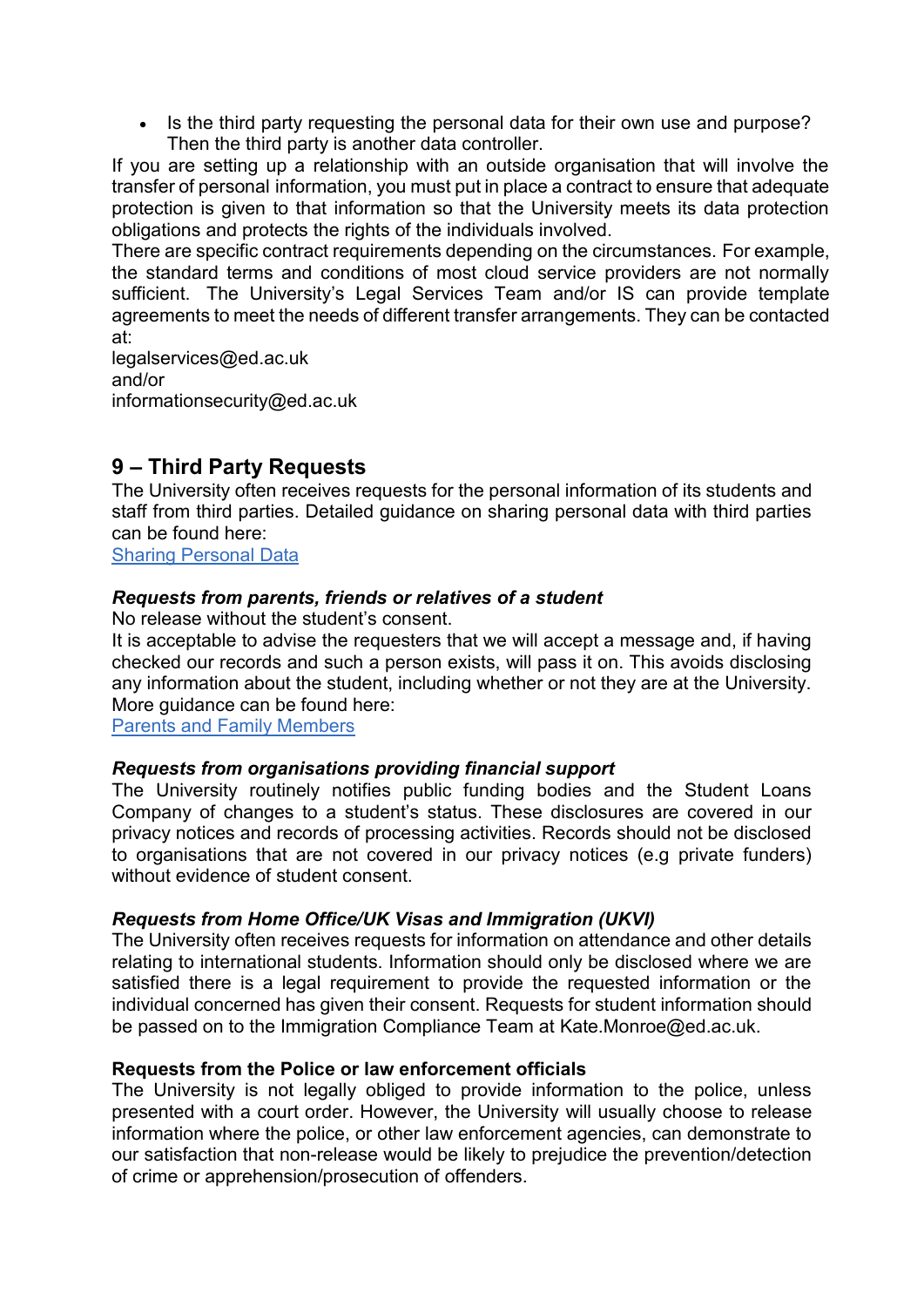For such requests, the established procedure can be found here: [Police enquiries, and similar agencies](https://www.ed.ac.uk/data-protection/data-protection-guidance/sharing-personal-data/refer/police-enquiries-similar-agencies)

The University may receive requests for information regarding an allegation of fraud or misrepresentation as regards degree results. For such requests, guidance can be found here:

[Fraud or misrepresentation](https://www.ed.ac.uk/data-protection/data-protection-guidance/sharing-personal-data/refer/fraud-or-misrepresentation) 

#### *Disclosures required by law*

There are circumstances where the University is legally obliged to disclose information about an individual to a third party if this is required by law, enactment or court order:

| <b>Third Party</b>                                                                                     | Authorisation for disclosure                                                                                                       |
|--------------------------------------------------------------------------------------------------------|------------------------------------------------------------------------------------------------------------------------------------|
| UK Funding Councils e.g. HEFCE<br>HEFCW, SFC and their agents e.g. QAA,<br><b>HESA, HEFCE auditors</b> | Further and Higher Education Act, 1992<br>s.79                                                                                     |
| Electoral registration officers                                                                        | Representation of the People Act 2000;<br>The Representation of the People<br>(Scotland) & (England and Wales)<br>Regulations 2001 |
| Officers of the Department of Works and<br>Pensions, and Local Authorities                             | Social Security Administration Act 1992:<br>s.110A, s.109B and s.109C                                                              |
| <b>Health and Safety Executive</b>                                                                     | Reporting of Injuries, Diseases and<br>Dangerous Occurrences Regulations<br>(RIDDOR) 2013 s.3                                      |
| Audit Commission and related auditing<br>bodies                                                        | Audit Commission Act 1998 s.6                                                                                                      |
| <b>Environmental Health Officers</b>                                                                   | Public Health (Control of Disease) Act<br>1984 and the Public Health (Infectious<br>Diseases) Regulations 1988                     |
| <b>Environment Agency</b>                                                                              | Agency Regulations – specific ones to be<br>quoted                                                                                 |
| <b>Inland Revenue</b>                                                                                  | Taxes Management Act 1970                                                                                                          |
| Other third parties                                                                                    | With a Court Order                                                                                                                 |

With such requests, we must ensure that any legal obligation (details of legislation and relevant section) is correctly described by the requestor in writing.

# <span id="page-6-0"></span>**10 – Data Transfer Outside the UK**

International data transfer can be:

- Sending personal data from the University to an organisation, company or an individual that is based in a non-EEA country such as during research collaborations, for student exchange or using external examiners
- Uploading photos of individuals to a University website

These transfers are not prohibited, however, we must ensure that so-called safeguards are in place. The GDPR provides a list of these safeguards, one of which must apply: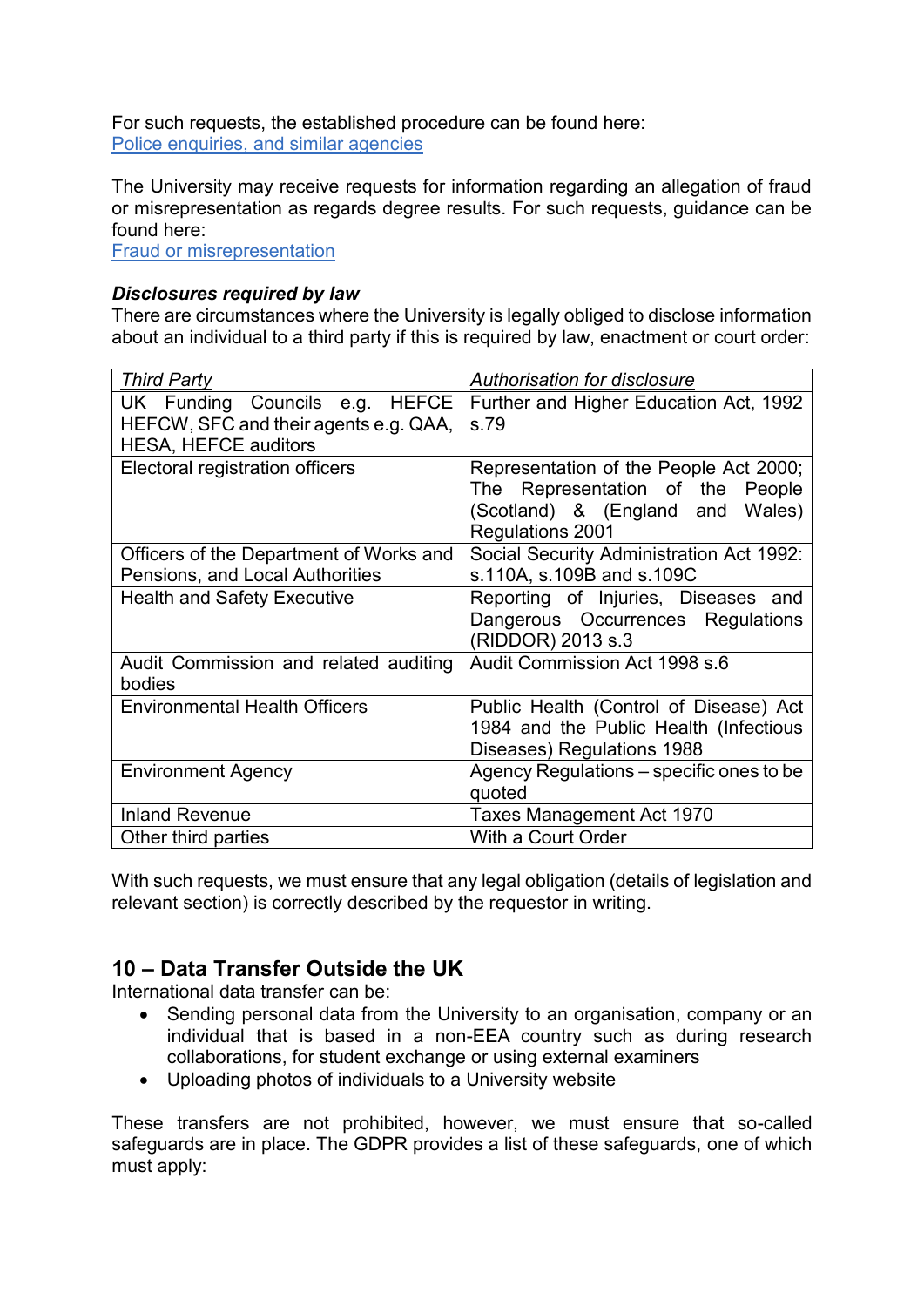*Adequacy of the country:* The EU has assessed the third country to have an adequate level of protection. These countries are then treated as though they were an EU member state and data can be transferred there without the need for any further safeguards. The countries that currently fall into this category are:

- o Andorra
- o Argentina
- o Canada
- o Guernsey
- o Israel
- o Isle of Man
- o Jersey
- o New Zealand
- o Switzerland
- o Uruguay
- o Faroe Islands
- o Japan

It is anticipated that once the UK has left the EU, the adequacy decision for these countries will be adopted by the UK, and all EEA countries will be considered adequate.

*Transfers to the USA:* The decision by the European Court of Justice from July 2020 invalidated the Privacy Shield for data transfer to the US and added requirements for use of the standard contractual to be inserted into contracts.

*Standard Contract Clauses*: If you have a contract with the organisation you are sending the data to, it must include specific data protection contract clauses. Information and templates of these clauses for insertion into the contract can be obtained from Legal Services at: [legalservices@ed.ac.uk.](mailto:legalservices@ed.ac.uk) Additionally, a risk assessment must be completed and approved by the Head of College respectively Director of Support Area or their representatives whenever these clauses are to be used. This risk assessment is contained in one of the questions in the DPIA.

*Court orders:* You have received a court order requiring the transfer.

*Consent:* The data subject has given explicit consent to the transfer, having been informed of the possible risks of such transfers due to the absence of an adequacy decision and appropriate safeguards. Where transfers are done on the basis of consent, evidence of the consent and when it was obtained should be kept.

*Contract with the data subject or in the interest of the data subject:* The transfer is necessary for a contract between the data subject and the University, for example when non-EEA students ask for their exam results to be sent to their funding organisation in their home country. When students wish to spend a term abroad, there will be a contract between the University of Edinburgh and the host university and that contract is in the interest of the students.

*Public interest*: The transfer is necessary for important reasons of public interest. Examples for this are crime prevention and detection, or national security.

*Lawsuits:* The transfer is required for a lawsuit.

*Medical emergencies*: The transfer is necessary for a medical emergency.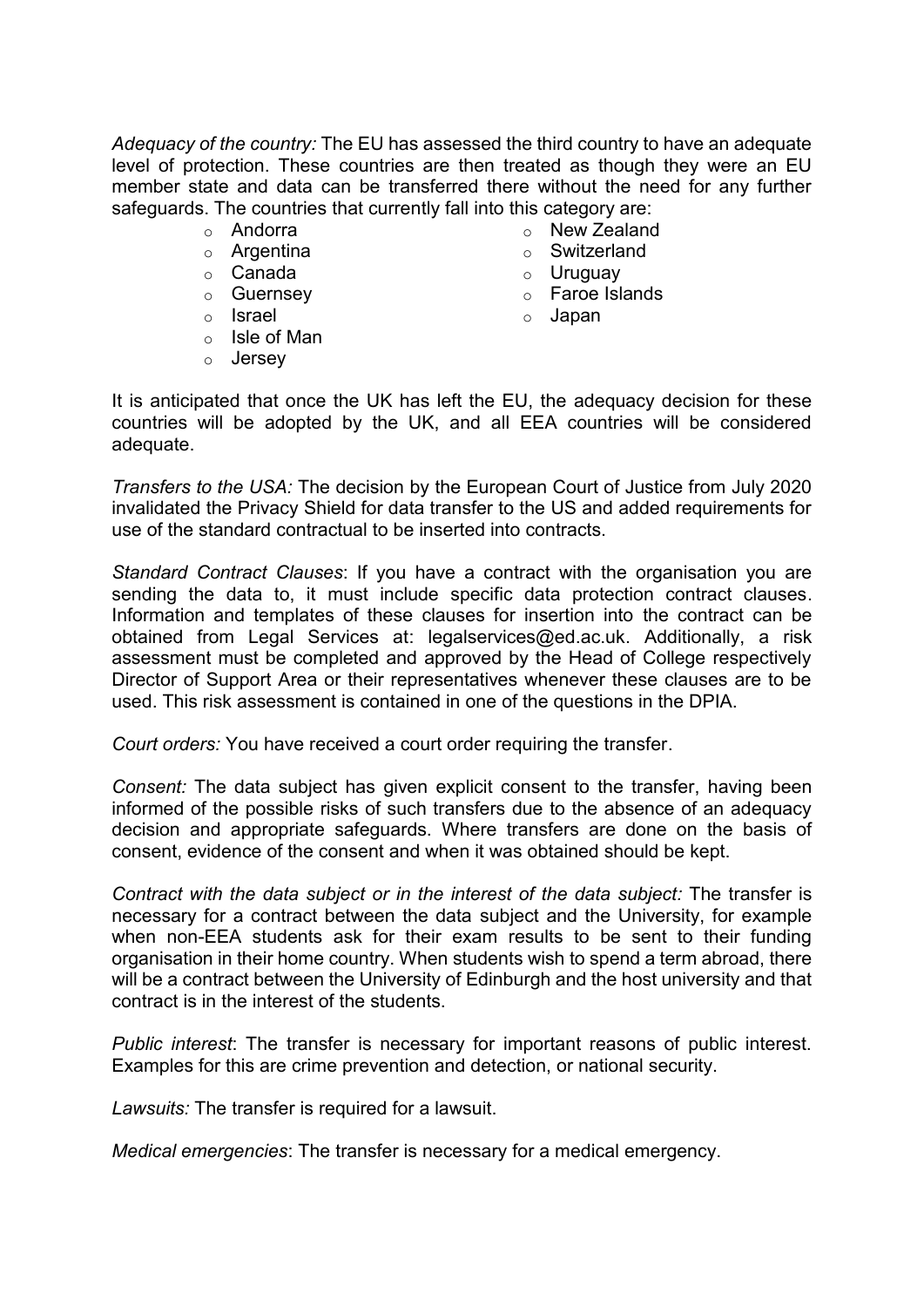Staff authorising transfers of personal data outside the EU are responsible for ensuring that one of the above requirements is met and ensuring that a record is kept of which safeguard is in place.

For more advice on transfers of personal data outside the EU please consult the guidance:

[International Transfer Guidance](https://www.ed.ac.uk/data-protection/data-protection-guidance/specialised-guidance/international-data-transfer)

You can also contact the Data Protection Officer (DPO) or Legal Services at: [dpo@ed.ac.uk](mailto:dpo@ed.ac.uk) [legalservices@ed.ac.uk](mailto:legalservices@ed.ac.uk)

# <span id="page-8-0"></span>**11 – Data Subject Rights**

The GDPR lists eight data subject rights that the University will need to comply with, these are the rights of the data subject to:

- Be informed
- Subject access
- Erasure (to be forgotten)
- Rectification
- Portability
- Object
- Restrict processing
- Object to automated processing and profiling

*Right to be informed:* The right to be informed is complied with by issuing a privacy notice, please see [Section 5.](#page-0-2)

*Subject access right*: The purpose of subject access rights is to allow individuals to obtain a copy of their own personal data, confirm the accuracy of personal data and check the lawfulness of processing to allow them to exercise rights of correction or objection if necessary. The University must respond to all requests for personal information within one month. Any member of staff receiving a request from an individual for their own personal information should consult the relevant guidance on the Records Management website:

[Dealing with Subject Access Requests](https://www.ed.ac.uk/records-management/data-protection/subject-access-requests)

*Right to erasure (to be forgotten):* Data subjects have the right to request that their personal data be removed from all the systems of the University if certain requirements are met. These requirements are:

- The University does not need to keep the data anymore in relation to the purpose for which they were originally collected/processed.
- The data subject withdraws consent for the processing to which they previously agreed
- The subject uses their right to object to the data processing (possible where the legal basis is either 'public task' or 'legitimate interest').
- The University is processing the data unlawfully (i.e. in breach of the GDPR and/or the DPA)
- The personal data must be erased in order to comply with a legal obligation.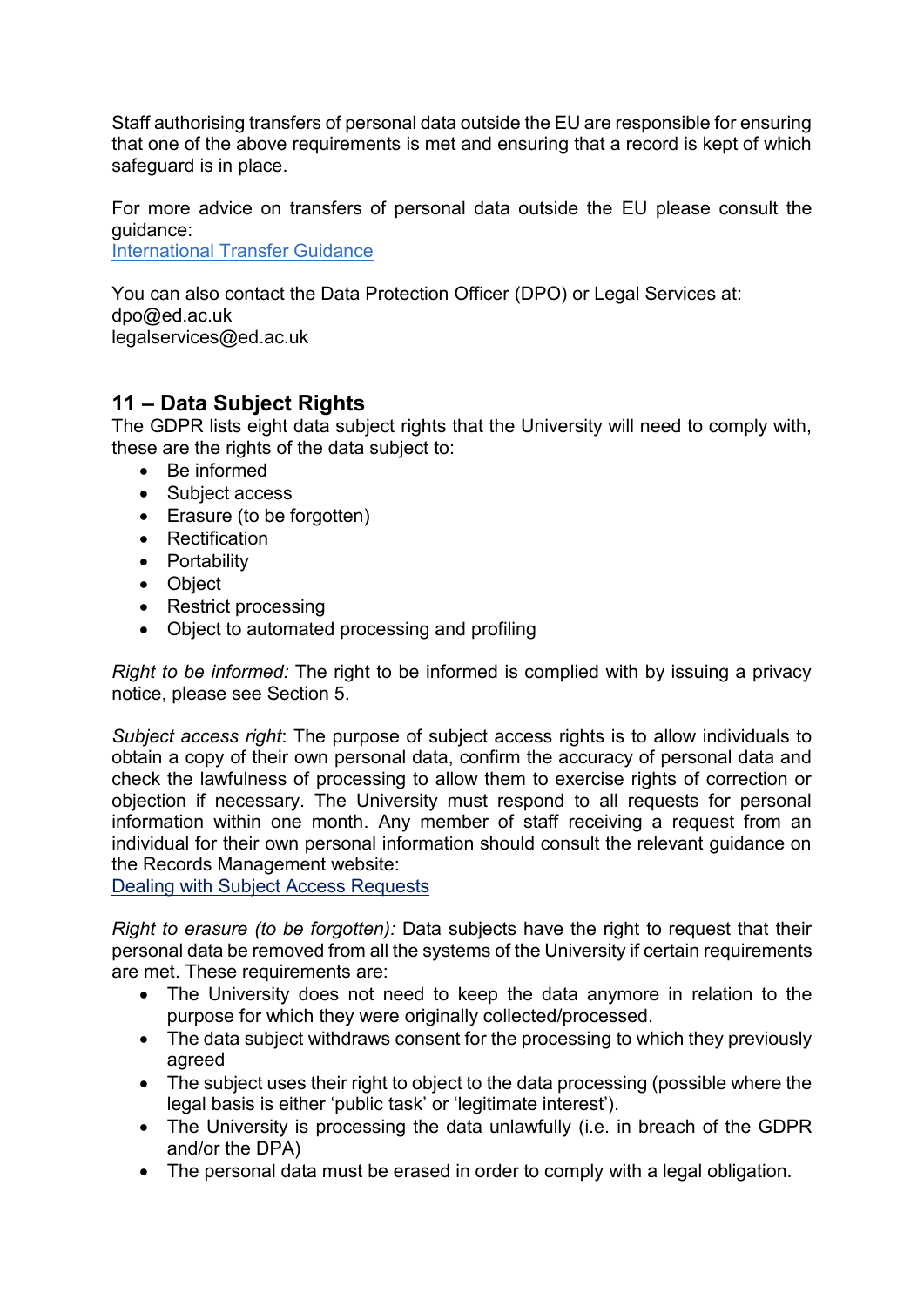The data subject was a child at the time of collection.

This means that if the legal basis for processing the data is 'performance of a contract' or 'legal obligation', and processing is fully lawful, the request must be refused.

However, even if the request meets one or more of these requirements, there are still a number of exemptions when the University will not have to comply. Thus, data might not have to be erased if any of the following apply:

- The personal data are processed to exercise the right of freedom and expression (e.g. journalism, artistic work)
- The personal data are needed for legal compliance
- There are reasons of public interest in the area of public health
- The data are processed and stored for scientific, historical research or archiving purposes in the public interest
- The data are needed for a lawsuit

*Right to rectification:* Data subjects are entitled to request that their personal data are rectified if the data are inaccurate or incomplete. If you receive such a request, you must comply within one month. Should complying with the request for rectification be particularly complex, then the time can be extended to two months.

If you have shared the personal data with third parties, or within the University, you must contact each recipient and inform them of the rectification - unless this proves impossible or involves disproportionate effort.

*Right to portability:* The right to data portability gives data subjects the possibility to request that the University pass their personal data on to a third party of their choice and allow that third party to import the data automatically.

Data subjects have this right if certain requirements are met. These requirements are:

- The individual has provided the personal data to the University, and
- The legal basis for processing is 'consent' or 'performance of a contract', and
- The processing is carried out solely by automated means with no human involvement.

If these requirements are met, then the data must be provided in a structured, commonly used and machine readable form.

*Right to object:* Data subjects have the right to object to the University processing their personal data if certain requirements are met. These requirements are:

- The legal basis for processing is 'legitimate interest' or 'public task';
- Direct marketing (including profiling); and
- Processing for purposes of scientific/historical research and statistics.

 $\bullet$ When data subjects have an objection on "grounds relating to his or her particular situation", then you must stop processing the personal data unless:

- You can demonstrate compelling legitimate grounds for the processing, which override the interests, rights and freedoms of the data subject; or
- The processing is for the establishment, exercise or defence of legal claims.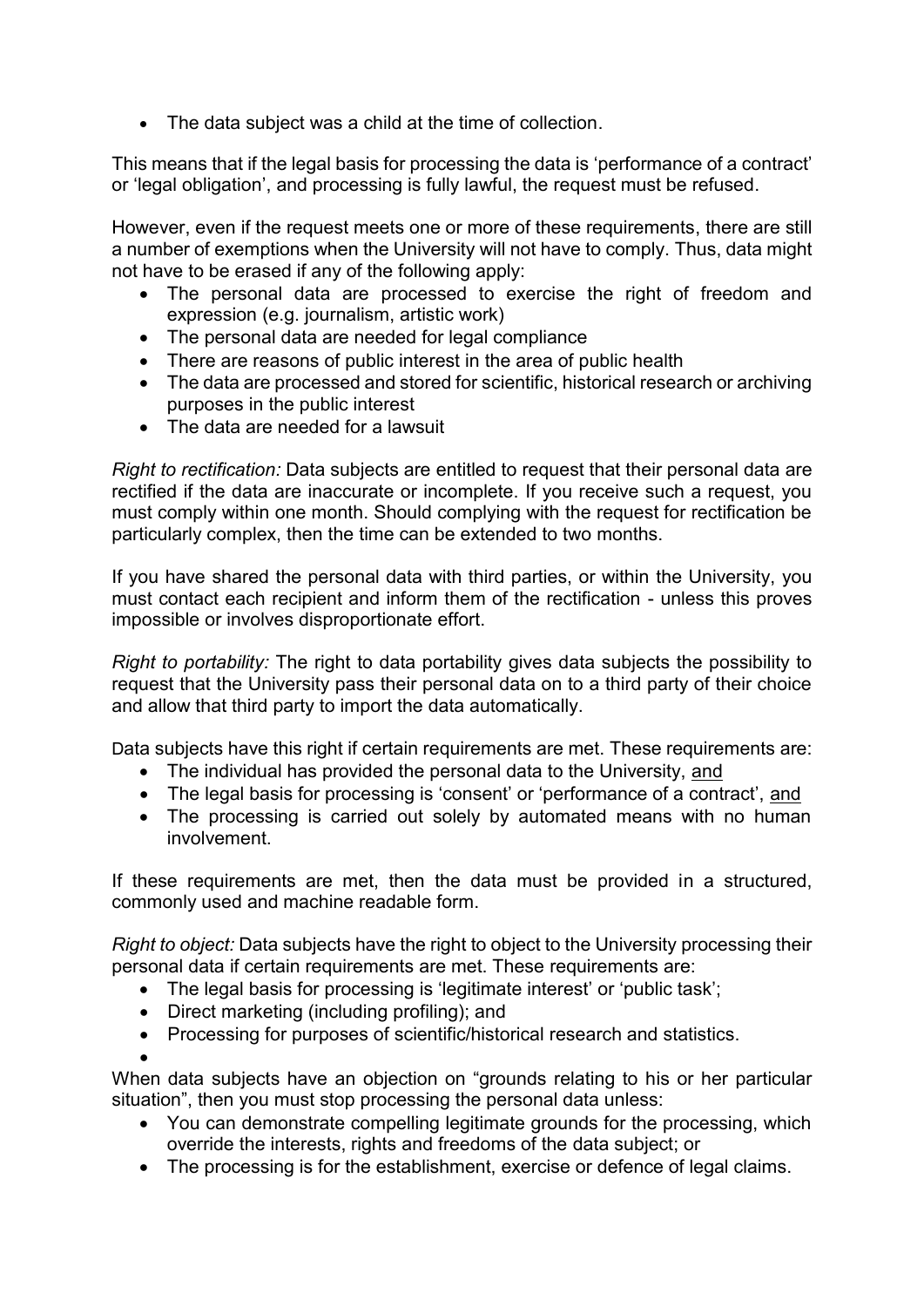The right to object to profiling for direct marketing is an absolute right. That means that for such objections, data subjects will not need to provide any grounds relating to their situation, and the University is not allowed to override the objection.

*Right to restrict processing:* Data subjects have a right to 'block' or suppress processing of their personal data, i.e. to request that you immediately stop processing their personal data in any way except to store it. This right applies only if one of these requirements are met:

- A data subject contests the accuracy of the personal data you should restrict processing until you have verified the accuracy.
- A data subject has objected to the processing (see above), and you are considering whether the University's legitimate grounds override those of the data subject.
- Processing is unlawful, the data subject does not trigger the right to be forgotten, but requests restriction of use instead.
- You no longer need the personal data and would delete them in accordance with the retention schedule, but the data subject requires the data for a lawsuit.

#### **If you receive a request for erasure, rectification, portability, restriction or an objection to processing, immediately contact your local Data Protection Champion.**

A list of the Data Protection Champions can be found here: [Data Protection Champions](https://uoe.sharepoint.com/sites/DataProcessingRegisters/DPCs/SitePages/Home.aspx)

#### *Right to object to automated processing and profiling:*

#### *The prohibition*

There is a clear prohibition regarding decisions based solely on automated decision making and on profiling which produce *legal effects* or which *similarly significantly affect* an individual.

"Legal effects" have an impact on a data subject's legal rights, affect a data subject's legal status or their rights under a contract.

"Similarly significantly affects" means the processing must be more than trivial and must be sufficiently great or important to be worthy of attention. In other words, the decision must have the potential to significantly influence the circumstances, behaviour or choices of the data subjects concerned. At its most extreme, the decision may lead to the exclusion or discrimination of data subjects.

There are three exceptions from that prohibition, and that is where automated decision-making:

- is necessary for the performance of or entering into a contract;
- is authorised by law; or
- is based on the data subject's explicit consent

 $\bullet$ 

#### *Data subject rights*

Even where the three exceptions apply and automated decision-making and profiling can be used, data subjects still have rights. They can still object to the automated processing and request that a human being become involved and reconsider the decision.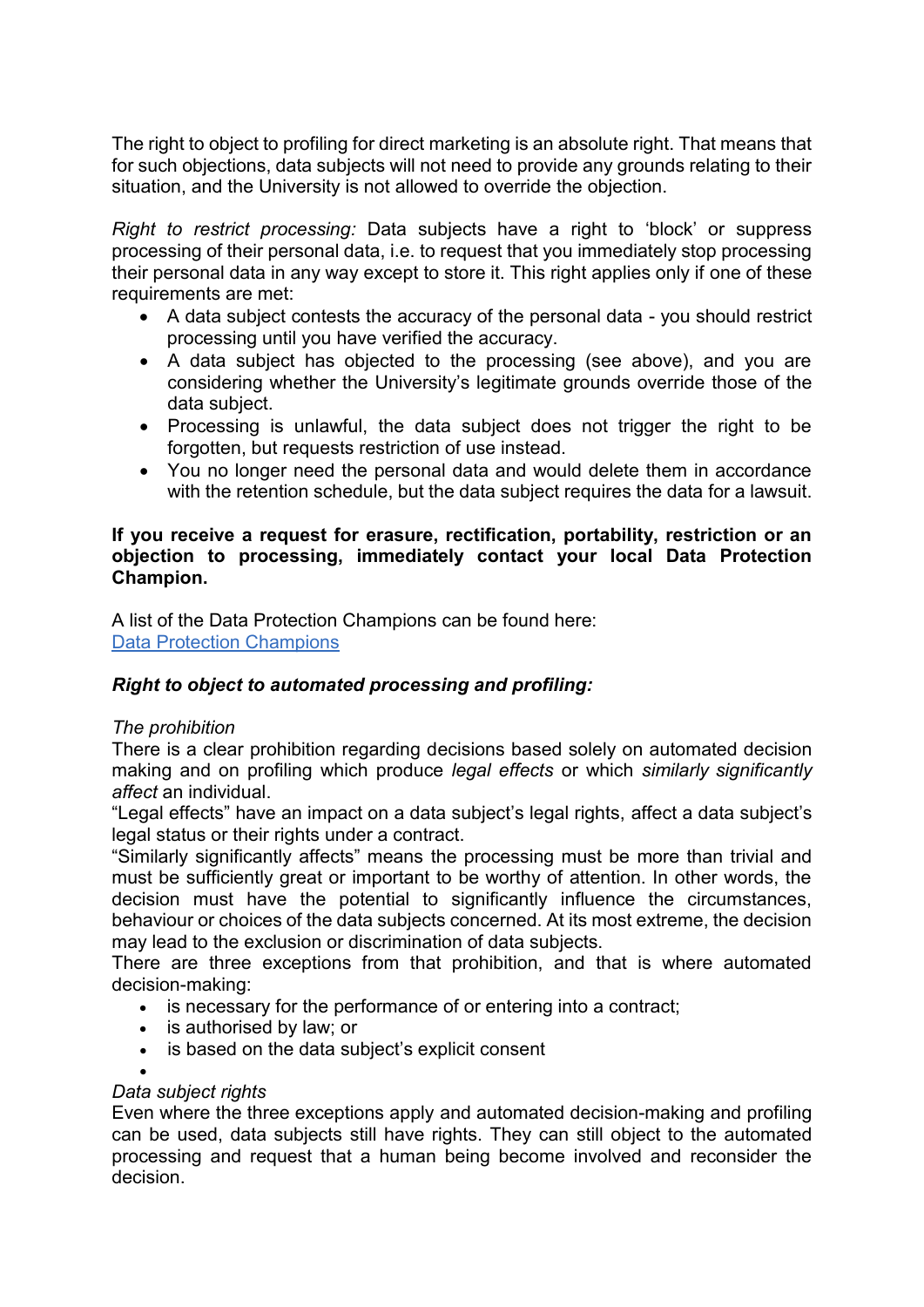Also, data subjects have the absolute right to object to profiling, as seen above under 'the right to object'.

If you believe that you are using automated processing or profiling, contact the DPO at [dpo@ed.ac.uk.](mailto:dpo@ed.ac.uk)

# <span id="page-11-0"></span>**12 – Research**

Research is governed by data protection legislation if it contains personal data or pseudonymised data. Data are personal if a piece of information directly identifies individuals or, if viewed in combination with other bits of information you have access to (or that you know), you could identify individuals.

Data are pseudonymised if you remove all direct identifiers from the research dataset, attribute a study specific identifier to each individual, and keep a link between both. A dataset is truly anonymous when you can no longer identify an individual directly from the information combined with information that is available by other means or from other sources. This involves consideration of all of the means reasonably likely to be used to identify an individual without going to great effort.

Research under the GDPR will require informed, voluntary ethics consent to participate in a study, as well as a Participant Information Sheet.

The legal basis for processing personal data will be 'public task' and for special categories of personal data, 'necessary for scientific or historical research purposes in accordance with safeguards'. These safeguards are what is currently considered good practice:

- The minimisation principle use only the absolute minimum of personal data required for your purpose
- Anonymise personal data if you can
- If you cannot anonymise, wherever possible, pseudonymise all personal data
- Store the data securely

 $\bullet$ 

Furthermore, you must be able to prove that research is in the public interest. Possible evidence includes one of the following:

- Your research must be proportionate,.e.g. it must not be more intrusive into participants' privacy than necessary, you must not collect more data than you actually need for your study
- Your research is subject to a policy research governance framework, e.g. the UK Policy Framework for Health and Social Care Research
- Research Ethics Committee (REC) review (does not have to be a European REC)
- Peer review from a research council
- In the case of medical research, Confidentiality Advisory Group (CAG) recommendation for support in England and Wales or support by the Public Benefit and Privacy Panel for Health and Social Care in Scotland.

When you have the necessary safeguards in place, the rights of research participants can be restricted. It will be up to the individual Principal Investigator's discretion whether the following rights should not apply where it would prevent or seriously impair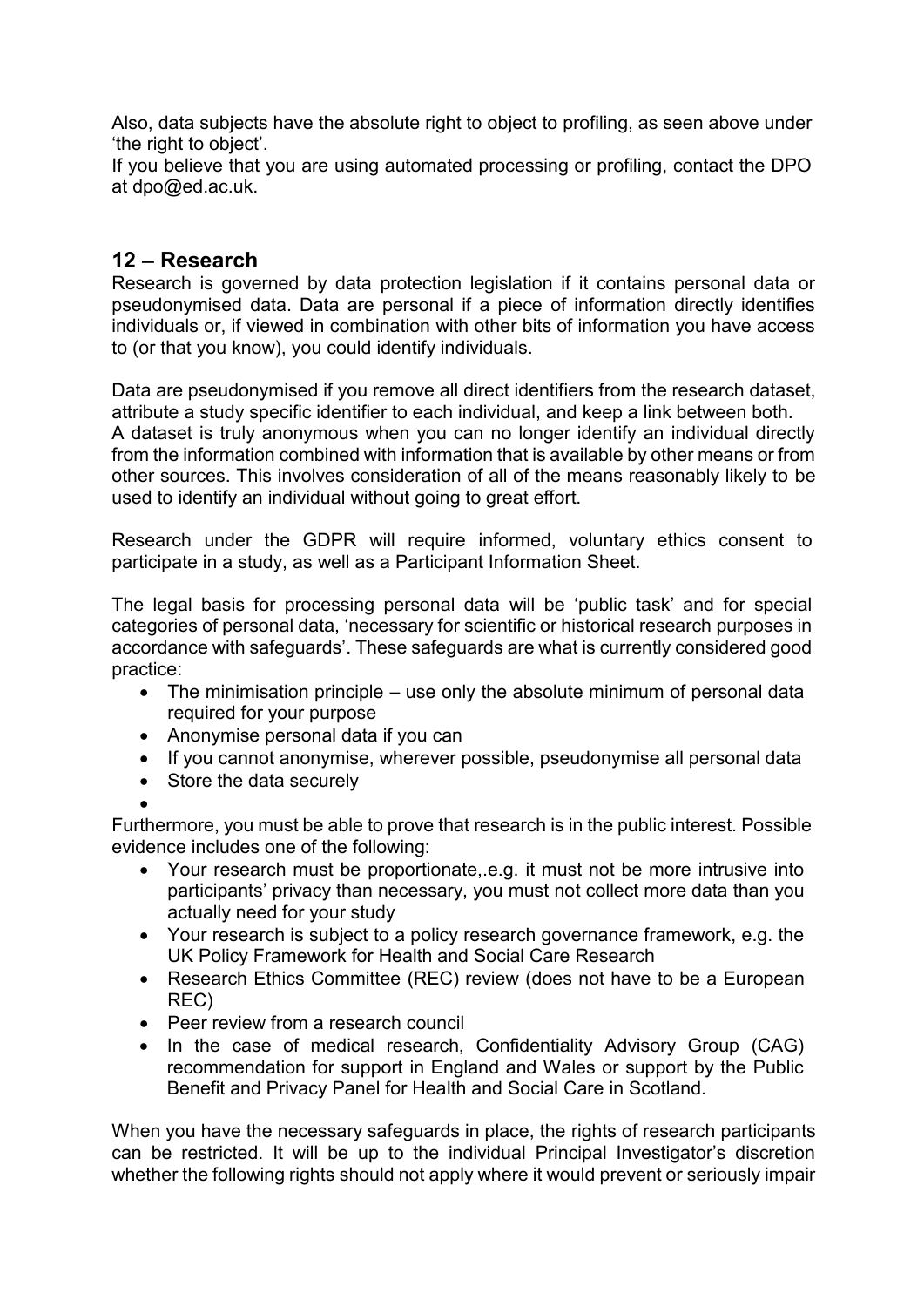the achievement of the research purpose and where your legal basis is public interest plus the additional research-related legal basis for special categories:

- The right to rectification
- The right to restrict processing
- The right to object to processing
- The right to erasure (right to be forgotten)

#### $\bullet$

<span id="page-12-0"></span>If your research involves collaboration with an industry partner, your legal basis will be 'legitimate interest'.

More detailed guidance can be found here: [Research under GDPR](https://www.ed.ac.uk/data-protection/data-protection-guidance/specialised-guidance/research-data-protection)

#### **13 – Student Research**

Students will conduct research as part of their undergraduate work (Honours dissertation) or as part of their postgraduate work (dissertations for a Masters Degree or a Doctorate). Students will remain the data controller and as such responsible for their research until they submit their dissertation. However, as students work strictly on behalf of themselves in order to achieve a degree, this processing activity falls under what used to be called the domestic uses exemption, which means that data protection legislation does not directly apply. However, students will be bound by the University's policy and procedures due to the Student Contract with the University. Thus, the Data Protection Policy applies to students processing personal data as part of their work to pursue a course of study and they will be required to ensure that their work is compliant. They will also be required to conduct a data protection impact assessment as part of your Ethics Approval.

Once the dissertation is submitted, the University becomes a joint data controller with the student.

The only exception to this is where a student processes personal data whilst working on a project led by a university research group. In this case, the student and the University are both data controllers from the outset. More details can be found here: [Personal data processed by students](https://www.ed.ac.uk/data-protection/data-protection-guidance/personal-data-processed-students)

# <span id="page-12-1"></span>**14 – Automated Decision-Making**

*Exam marking:* The University does not use solely automated decision-making when marking exams. Even multiple choice tests that may be checked and marked by automated means do not fall under the definition of solely automated decision-making, as the exam has been set by a human being, the correct answer has been determined by a human being and the automation applies only to checking the given answers against the correct one.

*Learning analytics:* When using learning analytics, the University will take the following approach as regards the legal basis:

- Use legitimate interests as the legal basis for the processing of non-sensitive personal data for analytics
- Obtain consent for processing of special category data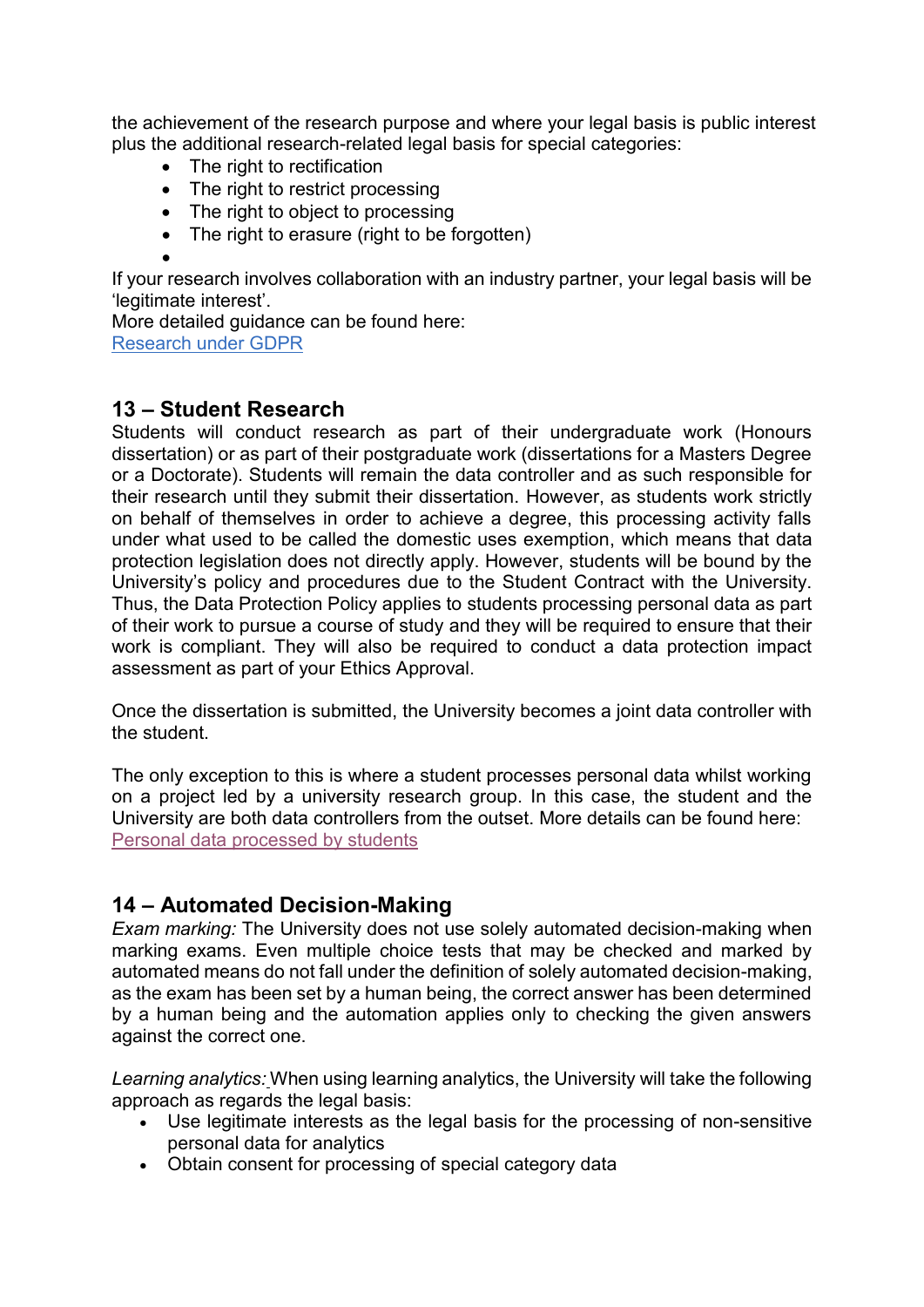Obtain consent to make interventions directly with students on the basis of the analytics.

 $\bullet$ In accordance with the rights set out above under [section 11,](#page-8-0) individuals can object to the processing where legitimate interest is the legal basis. For the situations where consent is required, that consent can either be withheld or withdrawn at any time.

# <span id="page-13-0"></span>**15 – Data Protection by Design and Default**

Data protection by design (also called 'privacy by design') is an approach to projects and initiatives involving personal data that is intended to incorporate data protection compliance from the start, rather than considering it as an after-thought.

Thus, the University is required to implement the appropriate technical and organisational measures both at the time when the methods and ways of processing personal data are determined and also at the time of the processing itself. In addition, the University will need to ensure that, *by default*, only personal data that are necessary for each specific purpose are actually processed.

Examples for technical and organisational measures are:

- Data minimisation
- Additional layers of encryption
- Data retention limits
- Restricted access
- Anonymization and pseudonymisation
- Encryption, hashing, salting

 $\bullet$ All staff and agents of the University are required to apply the data protection by design principles when developing a new project or reviewing existing projects that involves the use or storage of personal data. The guidelines below explain the types of project when this might be relevant, what data protection by design is and what measures can be put in please to protect personal data.

*Data Protection Impact Assessments:* One important measure that is expressly listed in the GDPR as a mandatory requirement is conducting a Data Protection Impact Assessment (DPIA) for projects or initiatives that may have a negative impact on data subjects' privacy. A DPIA is a type of risk assessment whereby potential privacy issues and risks are identified and examined from the perspective of all stakeholders.

A DPIA should be done as part of the initial phase of a project to ensure that risks are identified and taken into account before the problems become embedded in the design and causes higher costs due to making changes at a later stage. Also if there is a change to the risk of processing for an existing project a review should be carried out.

The DPIA will then continue to assess privacy impacts throughout the lifespan of the project. Examples of the types of projects where a DPIA needs to be considered include:

• Building or buying new software or IT systems for storing or accessing personal data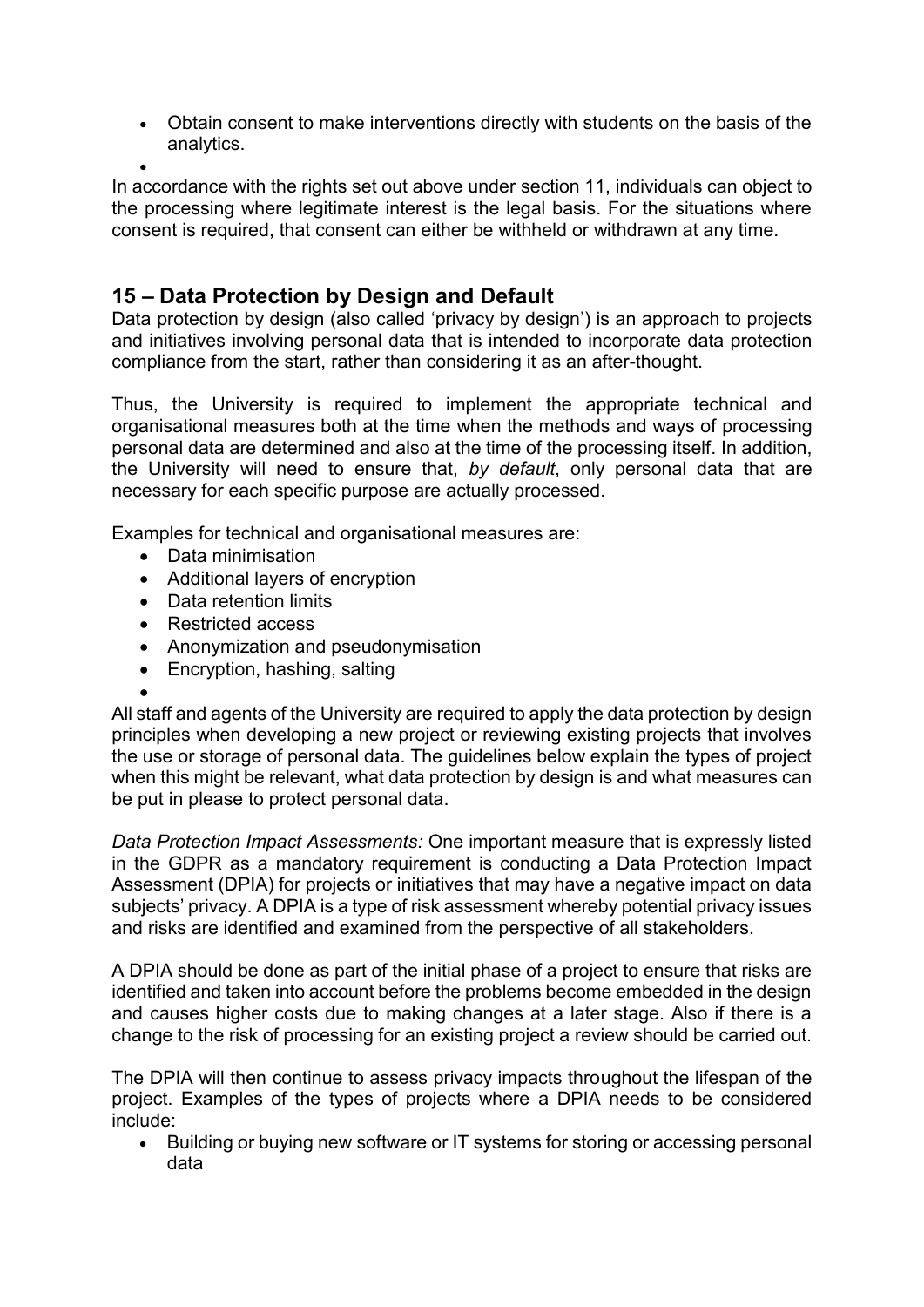- Developing policies or strategies that have privacy implications
- Embarking on a data sharing initiative where two or more organisations seek to pool or link sets of personal data
- A new surveillance system such as CCTV
- Using personal data for new purposes such as a new database which consolidates information held by separate unrelated parts of the University.

In addition to meeting legal requirements, taking a proactive approach to privacy will reduce the likelihood of fines or financial losses due to data protection breaches and help build reputation and stakeholder confidence.

Guidance on how to conduct a DPIA can be found here: [Data Protection Impact Assessment and Guidance](https://www.ed.ac.uk/data-protection/data-protection-impact-assessments)

*Pseudonymisation:* Pseudonymisation is a privacy-enhancing technique; it is a process rendering data neither completely anonymous nor directly identifying. With pseudonymisation you separate personal data from direct identifiers so that linkage to an identity is no longer possible without the additional information that is held separately. It is important to note that pseudonymised data is not exempt from the GDPR and the DPA.

If you pseudonymise a research dataset by keeping the data and the identifiers separate and send the pseudonymised data to another University without also sending the identifiers, then the other University will process anonymised data as the UK applies a concept of relative anonymity. You, however, will still process personal data as you can still at any time re-identify individuals. In countries such as Belgium the other University would still process personal data as the key exists somewhere in the world – Belgium applies a concept of absolute anonymity.

Under certain circumstances, pseudonymised data can be exempt from data subject rights. This exemption, however, applies only if you are able to demonstrate that you are not in a position to identify the data subject anymore, e.g. when you destroy the identifiers but you know that they still exist elsewhere. You will then not be required to comply with subject access requests, as the GDPR does not require a controller to hold additional information for the sole purpose of complying with such requests. If, however, data subjects provide you with the additional information you would require to re-identify them in the data set, they must be permitted to exercise their rights.

*Anonymisation*: Anonymised data means that all identifiers have been irreversibly removed from data subjects and they are no longer identifiable in any way. In this case, the GDPR and the DPA do not apply any longer – the data is no longer personal. However, with the advances in modern technology, re-identification will become easier. The ICO uses applies the concept of the 'motivated intruder': data will be considered anonymous unless an individual has the motivation to spend a considerable amount of time, effort and/or resources to re-identify people.

#### <span id="page-14-0"></span>**16 – Direct Marketing**

Direct marketing includes the advertising or marketing of commercial products or service, as well as fundraising, and includes all messages promoting an organisation. Such as promoting University events or opportunities for students.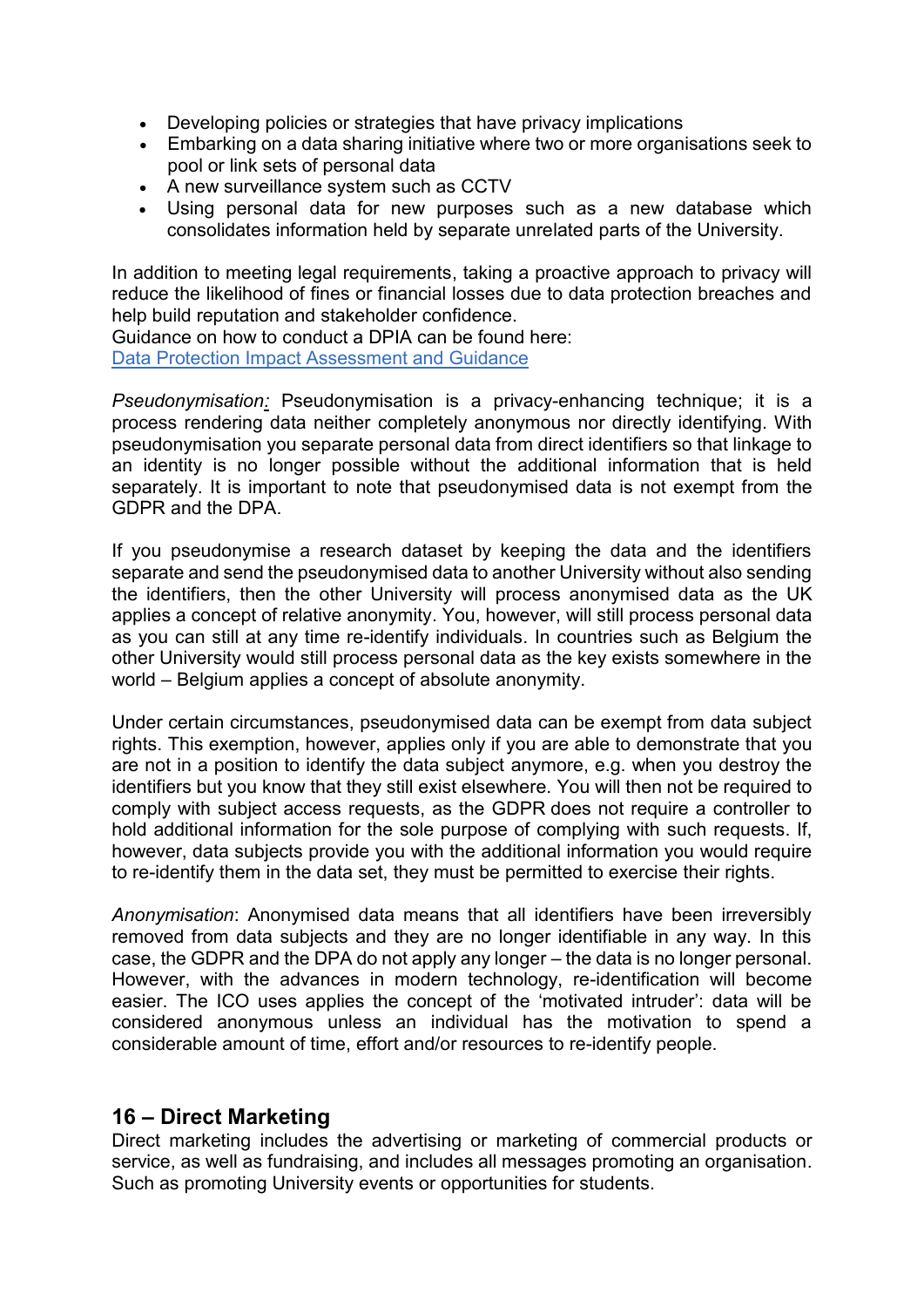Direct marketing covers all forms of communication, such as marketing by letter, telephone, email and other forms of electronic messages.

Finding the correct legal basis for direct marketing is very important. The law distinguishes between direct marketing using electronic means and non-electronic means. Currently, 'electronic means' covers the use of email and text messaging. For marketing by letter and telephone (unless the individual is registered with the Telephone Preference Service), the GDPR applies and your legal basis can be 'legitimate interest' – you will not need consent.

The Privacy and Electronic Communications Regulations 2003 (PECR) regulate the use of electronic communications such as email or text messaging as a form of marketing. PECR is due to be replaced shortly by a new ePrivacy Regulation (ePR). Electronic marketing to private individuals can only be done with consent as the legal basis. Consent must be 'opt-in' and any direct marketing messages should only be sent to those people who have in fact opted in. One exception to the need to obtain prior consent is the so-called 'soft opt-in', which is based on 'legitimate interest'. Soft opt-in can be used in situations where you have a pre-existing commercial relationship with the individual, as long as you provide the option to 'opt out' (unsubscribe) in every email and inform people when you collect their data that there will be marketing and that they can opt out.

The full guidance on direct marketing can be found here: [Direct Marketing under Data Protection Law](https://www.ed.ac.uk/data-protection/data-protection-guidance/specialised-guidance/marketing-publishing-and-communication/direct-marketing)

# <span id="page-15-0"></span>**17 – Data Protection Breaches**

A data protection breach is defined in GDPR to mean:

"a breach of security leading to the accidental or unlawful destruction, loss, unauthorised disclosure of, or access to, personal data transmitted, stored or otherwise processed"

The GDPR imposes a requirement that certain data protection breaches are reported to the Information Commissioner's Office within 72 hours of the University becoming aware of the breach.

While the University makes every effort to avoid data protection breaches, it is possible that mistakes will occur on occasions or things will happen that are beyond the University's control. This section of the Handbook sets out the procedures to follow if a personal data incident has occurred. All individuals who access, use or manage the University's information are responsible for following these guidelines and for reporting any data protection incidents that come to their attention.

A personal data incident can occur for a number of reasons some examples of these include:

- Loss or theft of data or equipment on which data is stored;
- Inappropriate access controls allowing unauthorised use:
- Equipment failure;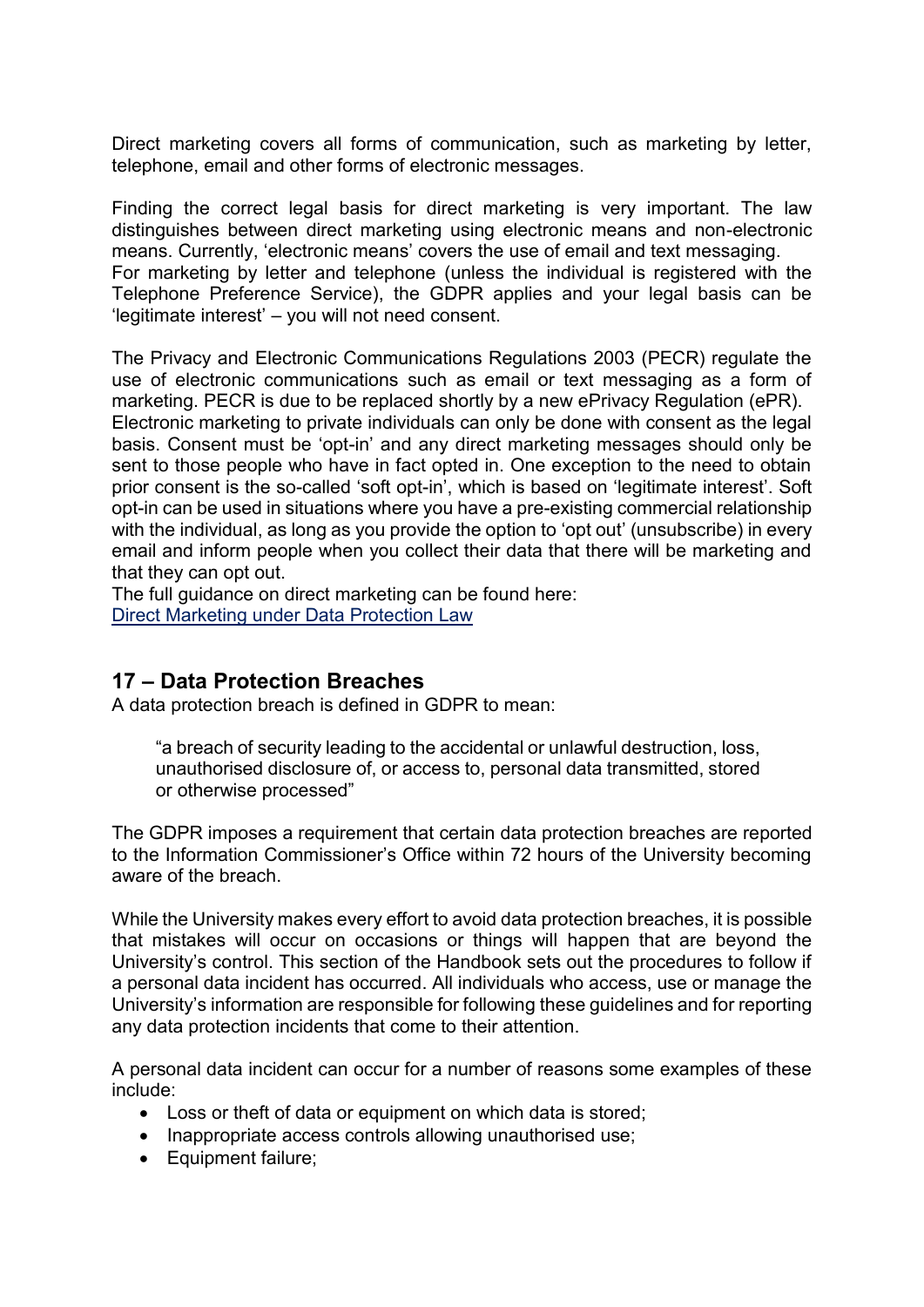- Unauthorised disclosure (e.g. email sent to incorrect recipient or document posted to the wrong address or personal information posted onto the website without consent)
- Human error:
- Unforeseen circumstances such as a fire or flood;
- Hacking attack;
- 'Blagging' offences where information is obtained by deceiving the organisation who holds it.

#### *Reporting an incident*

It is the responsibility of any staff, student or other individual who discovers a personal data incident to report it immediately the office of the DPO at **[dpo@ed.ac.uk](mailto:dpo@ed.ac.uk)** with 'breach' in the subject line. You will then have to fill in a Breach Evaluation Form, which can be found here:

[Breach Evaluation Form](https://www.ed.ac.uk/data-protection/breach-procedure)

The DPO will require information from you about the nature of the breach, i.e. what happened, and whether any personal data was involved. This could be the accidental or unlawful destruction, loss, alteration, unauthorised disclosure of, or access to, personal data.

The DPO will determine whether the incident constitutes an actual data protection breach and will act accordingly to help contain the incident and, where necessary, assist with notifying the affected data subjects. The DPO will also, where required, notify the Head of College, School or Department, the University Secretary and the Information Commissioner's Office.

The DPO will keep a record of all data protection incidents and breaches including the actions taken to mitigate the breach and the lessons learnt.

#### **18 – Mailing lists**

*Privacy notices:* Whether your communication is internal or external, electronic or in paper format, you must always ensure that recipients receive a privacy notice, through either a link or the entire privacy notice in the footer of all emails, and a link or the entire privacy notice included in all letters sent out.

*External mailing lists in paper format:* If your external mailing list is used to send communications in paper format, you will not need to obtain consent. Instead, your legal basis is 'legitimate interest'. You must, however, provide recipients with the opportunity to easily and effortlessly opt out of receiving the communication in every letter.

# *External mailing lists in electronic format:*

#### *Business-to-business (B2B)*

If you send emails to business contacts, i.e. individuals who can be considered as representatives of their company, organisation or institution (e.g. students or academics from another university), you can rely on legitimate interest. However, you must first provide a privacy notice and then the option to opt out in every communication.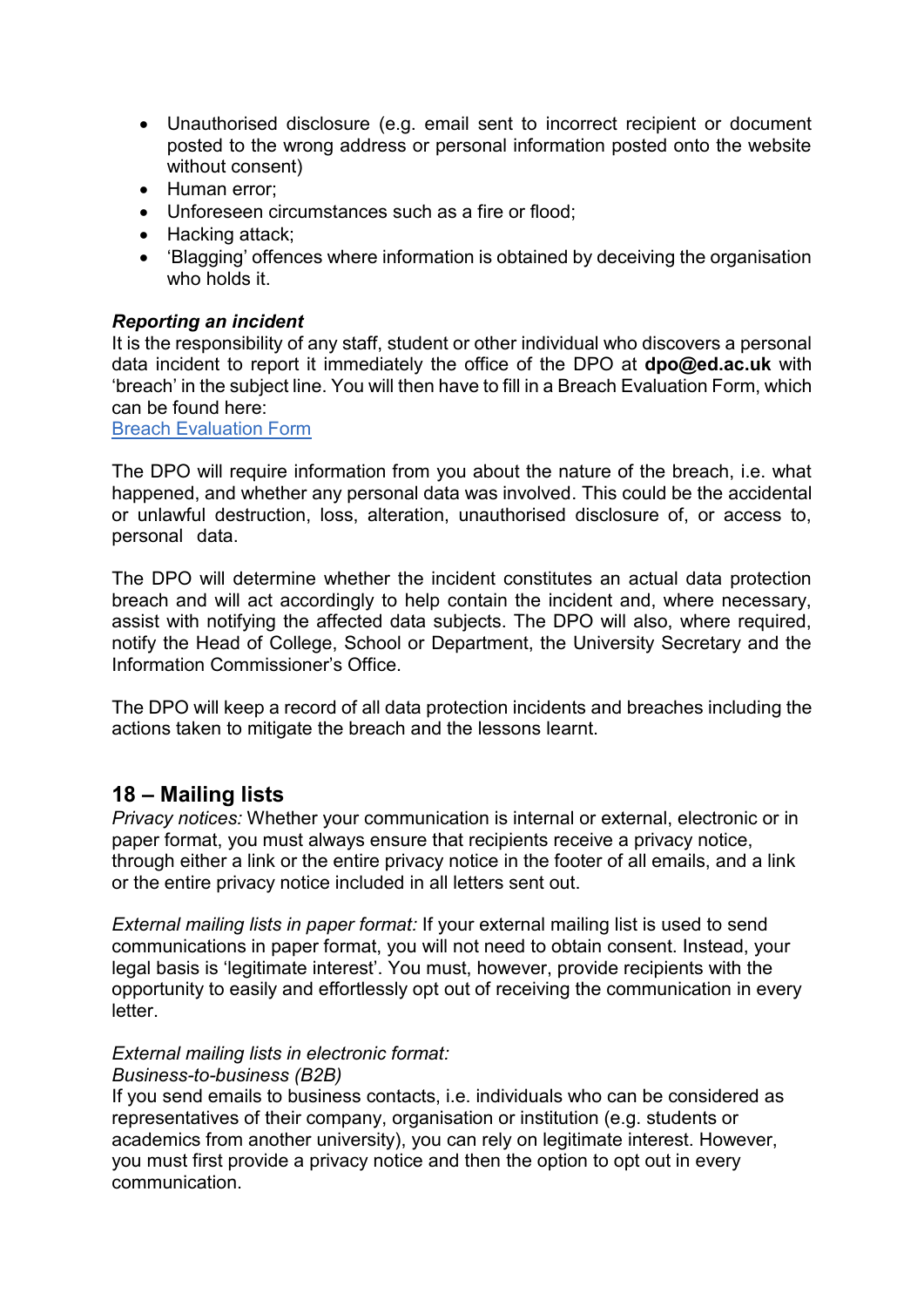#### *Private individuals*

If you send emails to private individuals, then you must have obtained consent. If an existing mailing list contains exclusively or mostly private individuals who have not subscribed but have been added to the list, then you must request consent and remove those who don't reply from the list. After an appropriate period of time, consent must be refreshed. Always provide first a privacy notice and then the option to opt out in every communication.

#### *Mixed lists*

If your mailing list contains both B2B contacts and private individuals and you have not obtained consent from the private individuals, conduct a risk assessment to determine whether continuing to send emails is likely to cause offence or distress or whether receiving the emails is in the individuals' interest and/or to their benefit.

#### *Email service provider*

The University uses dotdigital for email marketing lists. Guidance can be found here: [Dotdigital](https://www.wiki.ed.ac.uk/pages/viewpage.action?pageId=252674247) guidance

*Internal mailing lists in electronic format:* For essential business mailing lists with information such as changes in lecture theatre for students, information about lack of heating or power failure in certain buildings, subscription is mandatory and an option to unsubscribe cannot be given and the legal basis for these emails is 'contractual obligation'.

For non-essential mailing lists about, for example, events in a School or career opportunities for students, staff members and students are considered to be business contacts, and the legal basis for these emails is 'legitimate interest'. Always provide the option to opt out in every communication.

*Mailing list service:* For internal mailing lists using sympa, guidance can be found here: [Sympa guidance](https://www.ed.ac.uk/information-services/computing/comms-and-collab/email/lists/sympa)

The full guidance on mailing lists can be found here: [Mailing lists and data protection](https://www.ed.ac.uk/data-protection/data-protection-guidance/specialised-guidance/marketing-publishing-and-communication/mailing-lists) 

# **19 – CCTV**

For CCTV systems, two types must be distinguished:

- Cameras that record
- Cameras that only show live footage but don't record

Only cameras that record fall under the GDPR and the Act.

However, even if cameras that only show live footage are not subject to the GDPR and the Act, it is good practice to include them when complying with the fairness and transparency requirements, i.e. when displaying appropriate signage where cameras are in use.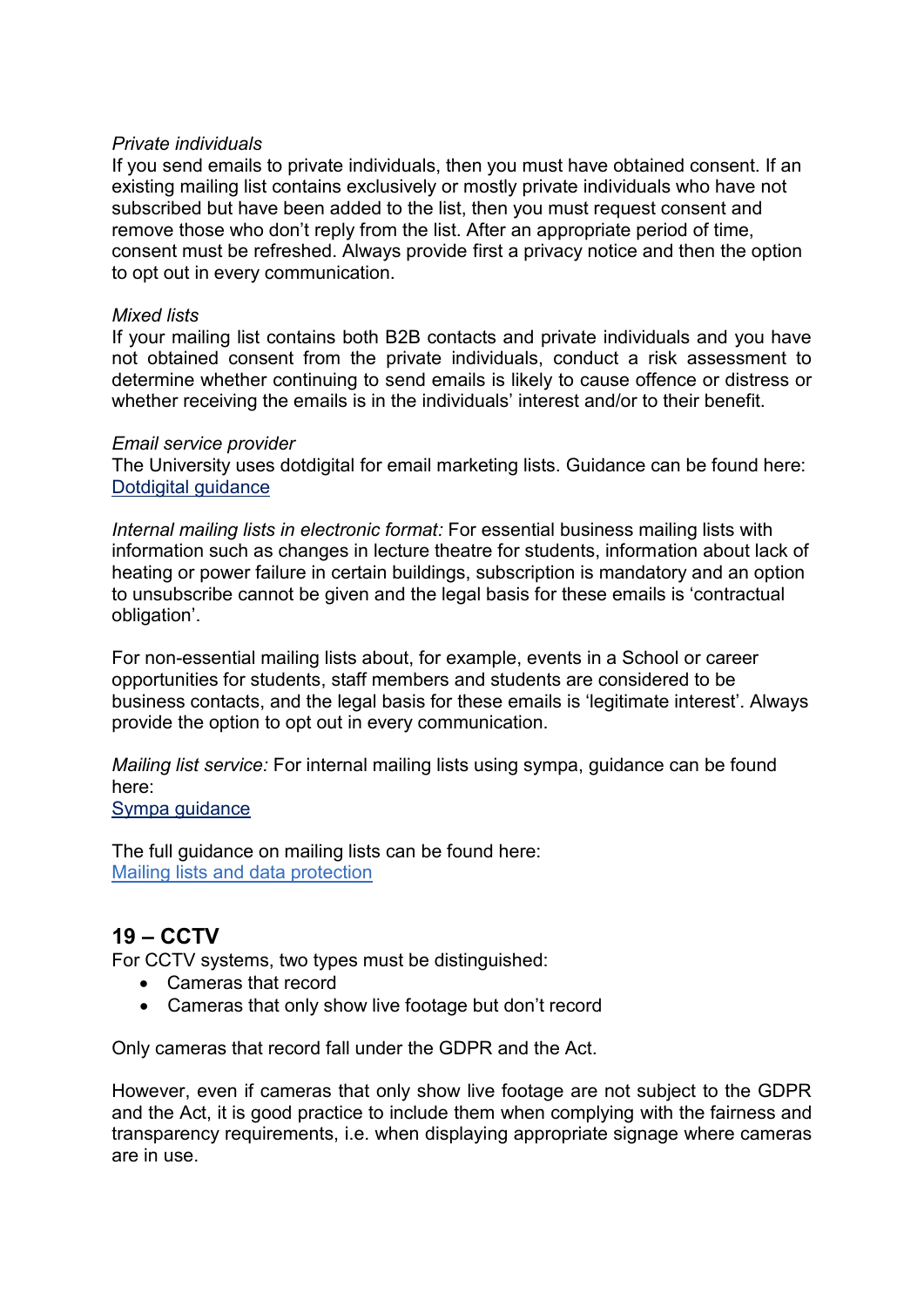Only for cameras that record are you required to have a legal basis. This legal basis depends on the purpose for the cameras.

- If the cameras are in a high-security laboratory, you will be able to rely on 'legal obligation'.
- In all other locations, your legal basis will be 'necessary for legitimate interest', as the cameras will be intended to assist with general safety and security.

 $\bullet$ 

Individuals whose images are recorded have a right to view the images of themselves and to be provided with a copy of the images.

Further guidance can be found in the CCTV policy: **[CCTV Policy](http://www.ed.ac.uk/files/atoms/files/cctv_policy.docx)** 

# **20 – Photography**

Whenever individuals can be identified by their image, data protection legislation applies. In these situations, the rights of the individuals in the collection and use of their photographs must be respected – they must be informed when an identifiable image of them will be or has been captured, and a legal basis must be found before the image is used in any way.

*Photographs of individuals and posed groups:* When taking photographs of a specific person that you might want to publish on the internet, you can use 'legitimate interest', 'consent' and 'contractual obligation' as your legal basis. Remember that consent can be withdrawn at any time and you will have to react accordingly.

*Photographs of crowds:* If crowd shots are taken during an event and an individual is not identifiable, then it is not necessary to have a legal basis to take, display or publish the photo. This applies to any individuals, students and staff whose images are incidental detail, such as in crowd scenes for graduation, conferences and in general campus scenes. If the photos are taken at a conference where it is likely that individuals may be identified even in crowd scenes, then your legal basis is 'legitimate interest'.

You must, however, include notices at the event informing attendees of the fact that photo are being taken so they have the opportunity to opt out.

*Photographs of children:* If taking photographs of children, you must obtain consent from a parent or guardian. This may be written or verbal depending on the circumstances, see the guidance above.

The full guidance on photography can be found here: [Photography guidance](https://www.ed.ac.uk/data-protection/data-protection-guidance/specialised-guidance/marketing-publishing-and-communication/photography)

| Version number   Author/editor |             | Date         | Edits made                   |
|--------------------------------|-------------|--------------|------------------------------|
|                                | DPO         | January 2019 | Updated                      |
|                                | <b>ADPO</b> | August 2019  | Links and minor text updated |